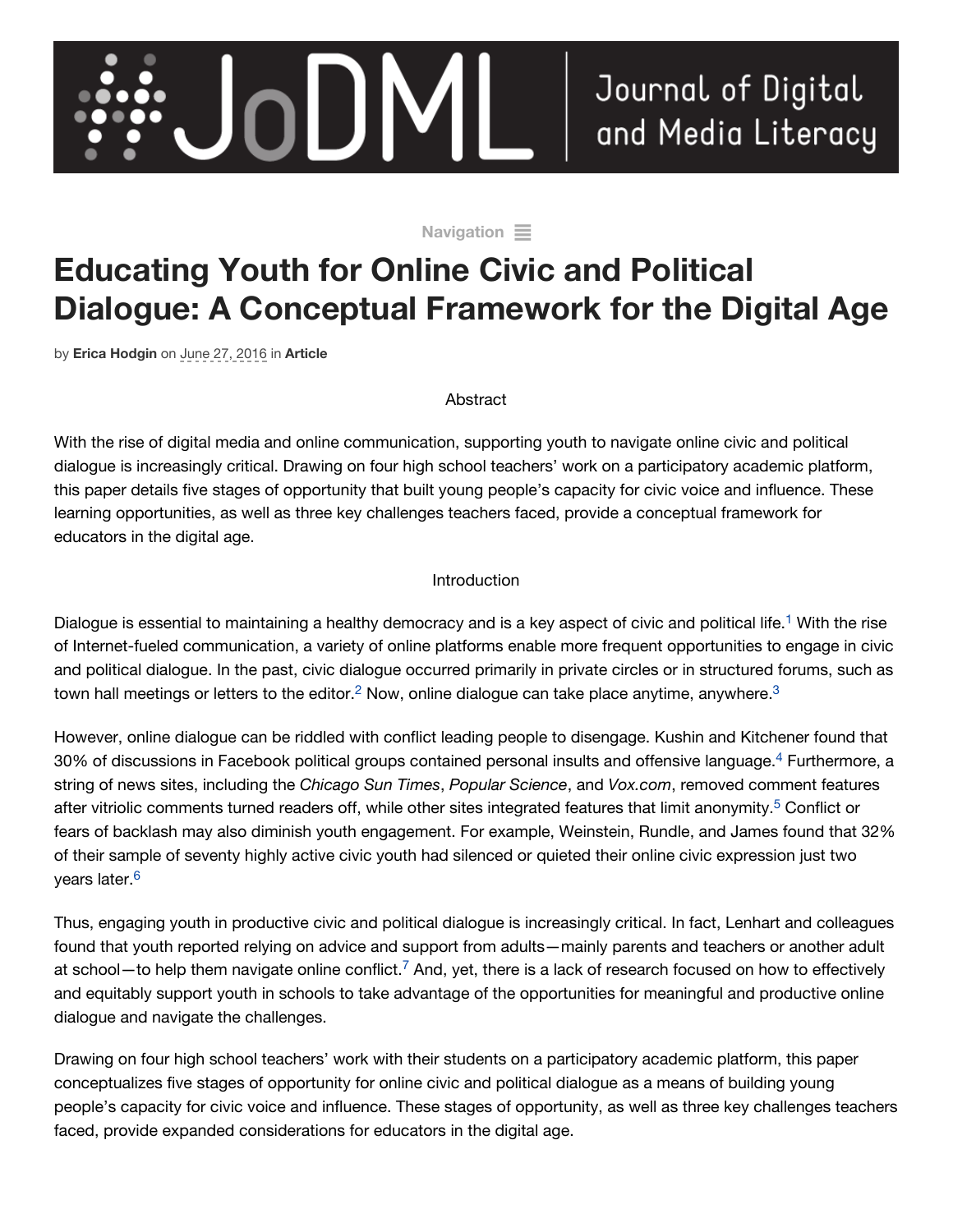### *Youth Engagement in Online Civic and Political Dialogue*

The affordances of digital media provide expanded opportunities to learn about issues, share one's points of view, be exposed to multiple perspectives, share feedback with leaders and institutions, and push for change. These opportunities are particularly significant for youth, who have traditionally been limited in their ability to participate in institutional activities. In addition, youth engagement in online civic and political dialogue is growing. Fifty-four percent of 18-24-year-olds who use the Internet engaged in online dialogue related to politics in 2012,<sup>8</sup> up from 43% in 2008.<sup>[9](http://www.jodml.org/2016/06/27/educating-youth-for-online-civic-and-political-dialogue-a-conceptual-framework-for-the-digital-age/#footnote-9)</sup>

## *Challenges Involved in Online Civic and Political Dialogue*

Although the digital age opens up expanded opportunities, online dialogue is often fraught with challenges such as filter bubbles<sup>10</sup> and echo chambers<sup>11</sup> that limit one'[s](http://www.jodml.org/2016/06/27/educating-youth-for-online-civic-and-political-dialogue-a-conceptual-framework-for-the-digital-age/#footnote-10) expo[s](http://www.jodml.org/2016/06/27/educating-youth-for-online-civic-and-political-dialogue-a-conceptual-framework-for-the-digital-age/#footnote-11)ure to like-minded information and individuals. In addition, increased anonymity can reduce interpersonal cues and fuel unproductive conflict.<sup>12</sup> From a nationally representative survey of youth ages 15-25, Middaugh, Bowyer, and Kahne found that witnessing online conflict is common.<sup>13</sup> Those most engaged with politics online were more likely to experience conflict directly[.](http://www.jodml.org/2016/06/27/educating-youth-for-online-civic-and-political-dialogue-a-conceptual-framework-for-the-digital-age/#footnote-13) Furthermore, when asked to evaluate scenarios of conflictual online political dialogue, a significant number of respondents recommended withdrawing from the conversation rather than working toward productive dialogue. Therefore, engaging youth in productive online dialogue as well as teaching strategies to navigate disagreement and conflict are critical.

## *Learning Opportunities for Civic and Political Dialogue*

Engaging young people in discussions of local, national, and international issues has long been regarded as a core component of civic learning in and out of school.<sup>14</sup> When youth engage in discussions of current events and decision-making, they report being more engaged in school. They also report greater interest in politics, improved communication and critical thinking skills, increased civic knowledge, and a higher chance of participating in civic lifeas adults.<sup>15</sup> In addition, it is key for youth to engage in discussion of controversial issues. Unfortunately, due to fear of controversy, schools and teachers either shy away from such discussions or downplay the contentiousness inherent in discussing meaningful issues. [16](http://www.jodml.org/2016/06/27/educating-youth-for-online-civic-and-political-dialogue-a-conceptual-framework-for-the-digital-age/#footnote-16)

Furthermore, research shows that not all youth have the same opportunities to engage in political discussion.<sup>17</sup> For example, in a study of forty-eight high school social studies classrooms, Nystrand, Gamoran, and Carbonaro found discussions taking place in only 10% of the classrooms[.](http://www.jodml.org/2016/06/27/educating-youth-for-online-civic-and-political-dialogue-a-conceptual-framework-for-the-digital-age/#footnote-18)<sup>18</sup> On average these only lasted for approximately thirty seconds. In a study of more than 2,000 California high school seniors, Kahne and Middaugh found a civic opportunity gap where higher academic standing, White, or higher income students had more civic learning opportunities, including discussions of social and political topics.<sup>19</sup> In order to not replicate political inequality, all students need opportunities to learn how to discuss civic and political issues.

## *Engaging Youth in Online Civic and Political Dialogue*

Online discussion is becoming a more common component of teaching and learning in the digital age. For example, blogging has drawn increasing interest from teachers because of the expanded focus on and interaction around writing.<sup>20</sup> Blogging and other forms of online publication have created more authors than ever before.<sup>21</sup> A significant number of these online authors are youth. In 2005, 17% of teenagers reported creating their own blog compared to 7% of adults<sup>[22](http://www.jodml.org/2016/06/27/educating-youth-for-online-civic-and-political-dialogue-a-conceptual-framework-for-the-digital-age/#footnote-22)</sup>

The nature of audience has also shifted in the digital age to include known, unknown, and unknowable audiences. $^{23}$  $^{23}$  $^{23}$ In online spaces, students can interact with an audience that reaches beyond the classroom walls. However, despite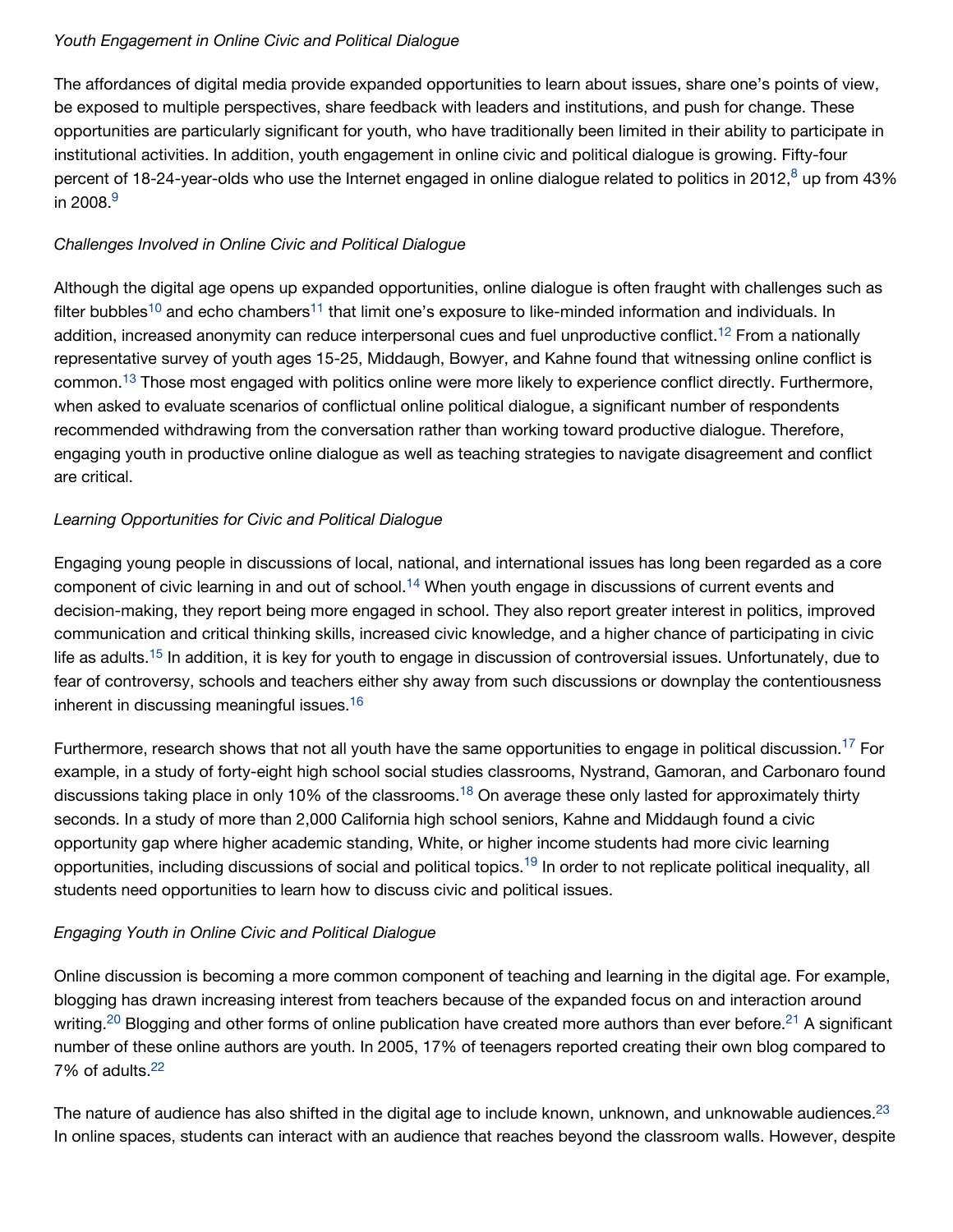posting content online and attempting to engage an audience, many efforts yield very little attention or response. Thisis what Levine calls "the audience problem."<sup>24</sup> While expressing one's political views online can be beneficial on its own, it is important for educators to set realistic expectations and scaffold activities so that youth can effectively produce and circulate political content to a responsive audience[.](http://www.jodml.org/2016/06/27/educating-youth-for-online-civic-and-political-dialogue-a-conceptual-framework-for-the-digital-age/#footnote-25)<sup>25</sup> Otherwise, assignments where content is shared online may end up feeling like a regular assignment for the teacher.<sup>[26](http://www.jodml.org/2016/06/27/educating-youth-for-online-civic-and-political-dialogue-a-conceptual-framework-for-the-digital-age/#footnote-26)</sup>

Yet, instruction focused on online communication generally will not fully prepare youth for civic and political participation in the digital age. For example, in a study of fifteen young civic dialoguers, James found that participants noted a lack of or "outdated" curriculum related to online civic participation[.](http://www.jodml.org/2016/06/27/educating-youth-for-online-civic-and-political-dialogue-a-conceptual-framework-for-the-digital-age/#footnote-27)<sup>27</sup> Therefore, educational efforts that combine digital literacy development alongside of civic learning are key to fully preparing youth for participation in the digital age.

Educators in the digital age must also attend to the inequitable access to and use of digital tools in schools.<sup>28</sup> For example, many schools in low socioeconomic areas do not have the structures to maintain, update, and fully integrate robust technology into instruction.<sup>29</sup> Warschauer and Matuchniak found that "the most important technology discrepancies in U.S. schools are not whether computers and the Internet are used, but for what purpose."<sup>30</sup> High-income youth, for example, are significantly more likely to use educational technology to prepare written text or media presentations. Whereas low-income youth are more likely to learn or practice basic skills<sup>[31](http://www.jodml.org/2016/06/27/educating-youth-for-online-civic-and-political-dialogue-a-conceptual-framework-for-the-digital-age/#footnote-31)</sup> causing what Schradie called "the digital production gap."<sup>32</sup> It is crucial for all students to have access to highquality digital civic learning opportunities that focus on an array of skills and capacities.

#### **Methods**

Through qualitative analysis of nine student interviews, nine classroom observations, four teacher interviews, and one teacher focus group, I sought to understand the opportunities and challenges teachers and students faced when engaging in online civic and political dialogue. I conducted open coding based on themes derived from an emergingconceptual framework.<sup>33</sup> Since this is a new area of research, I utilized strategies from case study<sup>34</sup> and groundedtheory<sup>35</sup> methods of data analysis to iteratively build a theory regarding educating youth for online civic and political dialogue. Through this inductive method, "comparisons are constantly made within and between levels of conceptualization until a theory can be formulated. The type of theory is called substantive theory—theory that applies to a specific aspect of practice."[36](http://www.jodml.org/2016/06/27/educating-youth-for-online-civic-and-political-dialogue-a-conceptual-framework-for-the-digital-age/#footnote-36)

#### **Context**

Three of the four teachers taught in public high schools in Oakland, California, ranging in size from approximately 700 to 1700 students. Oakland Unified School District's (OUSD) diverse student body is made up of 30% African American, 14% Asian, 1% Filipino, 39% Latino, 0.5% Native American, 1% Pacific Islander, 12% White, and 2.5% not specified. The graduation rate was 67% in 2012-2103 compared with a statewide graduation rate of 80%.

These three teachers all participated in a digital civics initiative launched in 2012 called Educating for Democracy in the Digital Age (EDDA). The EDDA initiative—a partnership between OUSD, Mills College, and the National Writing Project (NWP)—has taken a district-wide approach to re-envisioning civic education in the digital age by building professional learning communities of teachers who integrate digital civic learning opportunities into the curriculum.

The fourth teacher in the study developed connections with the three Oakland teachers via Youth Voices (youthvoices.net). He taught at a religiously affiliated private high school in Utah. The school enrolled just over 700 students and offered more than thirty Advanced Placement courses. Ninety-eight percent of the Class of 2015 continued their education in a postsecondary institution in the fall of 2015. According to the 2010 census data, the city where the school is located was made up of 75.1% Whites, 2.7% African American, 22.3% Latino, and 4.4%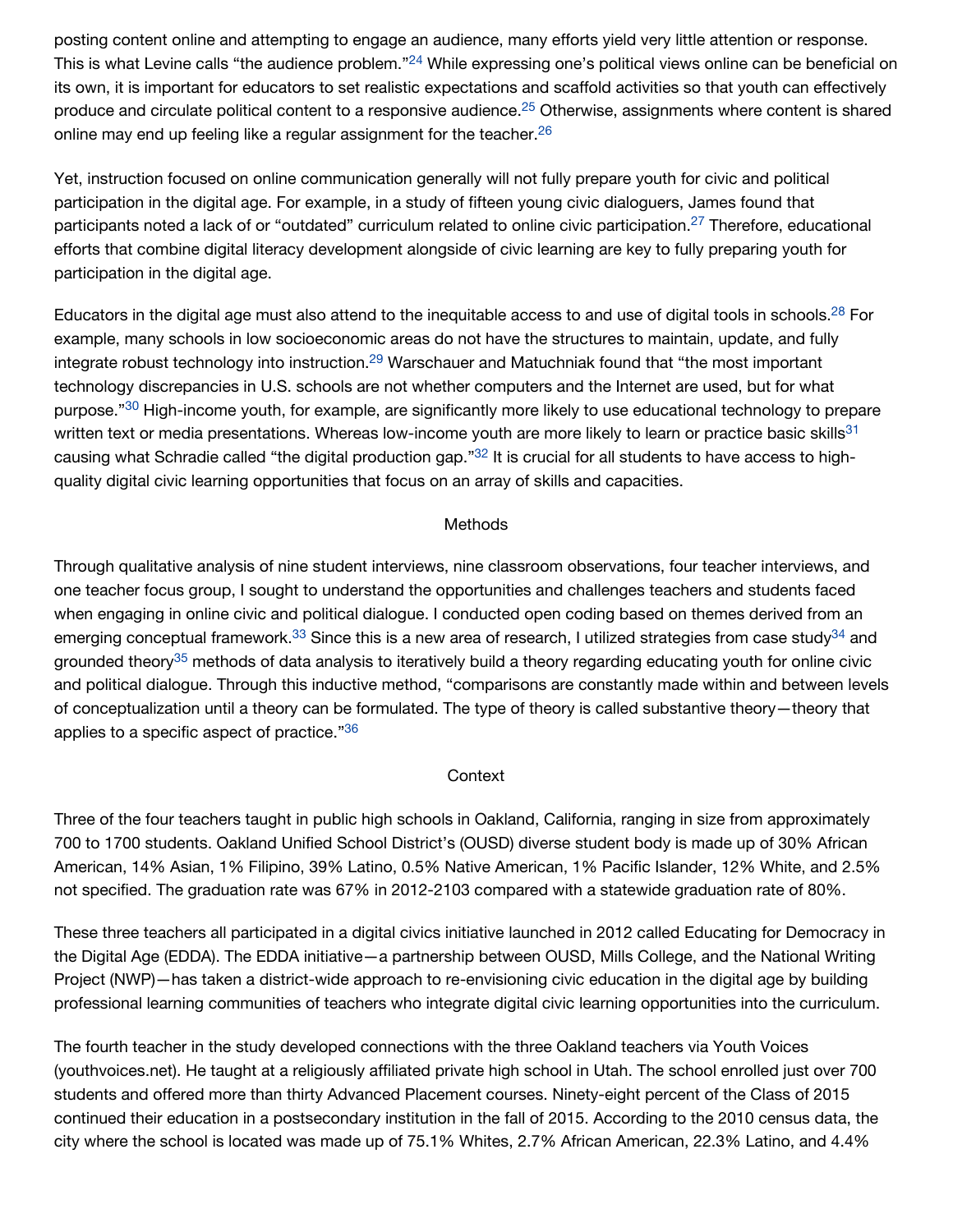#### Asian.

Youth Voices is a school-based social network platform that was developed by NWP teachers to bring students together online to share writing and engage in conversation. The site now includes forty-one middle schools and high schools across the United States. Teachers moderate the site, but students have the ability to comment and post content through their individual account. Youth Voices is unique in some ways. However, the affordances of the platform are similar to other online dialogic communities and, therefore, make it a helpful setting to study. Drawing on teachers' and students' use of the Youth Voices platform, this paper highlights how teachers shifted their practice to support students to engage in productive and meaningful online civic and political dialogue.

## Findings:

## Stages of Opportunities for Online Civic and Political Dialogue

By analyzing teachers' and students' experiences on Youth Voices, I identified several stages of opportunity that were key to developing students' capacities for online civic and political dialogue. Teachers and students also faced obstacles in their efforts. These opportunities and challenges highlight important considerations for educators and schools aiming to prepare students for civic voice and influence in the digital age.

Five key stages of opportunity surfaced from analyzing the data. These opportunities built on one another and helped students develop the various skills and capacities needed to engage in productive online civic dialogue. While there is no conventional way to move through these stages, teachers in this study generally implemented the following scaffolded progression*.*

## *Becoming a Part of an Online Dialogic Community*

One of the initial stages of opportunity for students was becoming a member of an online dialogic community. Teachers often asked students first to post a short bio introducing themselves. Over time, students learned about other community members and got to know the social context and norms of the platform. Students engaged with classmates, students from neighboring schools, and students from other areas of the United States. When asked what they liked most about Youth Voices, seven out of the nine students described some beneficial aspect of interacting with an online community of peers. Contrary to some blogging projects where teachers and students struggle to access an authentic audience,<sup>37</sup> Youth Voices provided an active academic community with which to engage. An eleventh grade student from Utah shared, "I don't think that in other places we get the chance to communicate with people that aren't really close to us…. And so when you get an honest post from someone who lives across the country from you..., I think it's more interesting than talking to someone sitting right next to you."[38](http://www.jodml.org/2016/06/27/educating-youth-for-online-civic-and-political-dialogue-a-conceptual-framework-for-the-digital-age/#footnote-38) Students were able to connect with others outside their classroom walls, engage in conversation about what they were learning, and learn about different points of view on an array of topics.

Engaging in dialogue with a diverse audience and navigating controversial topics like the minimum wage, economic inequality, or police brutality in an online setting could lead to conflict or disrespectful disagreement. However, both teachers and students described the positive and supportive norms that existed. Teachers set up the site so that there are no anonymous or independent members. In order to post or comment, students must sign-up for a User-ID and be connected to a participating teacher. Teachers often also set aside time for students to read posts, comment on posts, and learn about participating schools and the communities they were located in before posting.

In the interviews with students, they each clearly distinguished Youth Voices from other social media platforms. They described it as a safe space focused on learning where they could be taken seriously and express themselves academically and politically. An English teacher in Oakland described it as "a nice sort of small pond version of the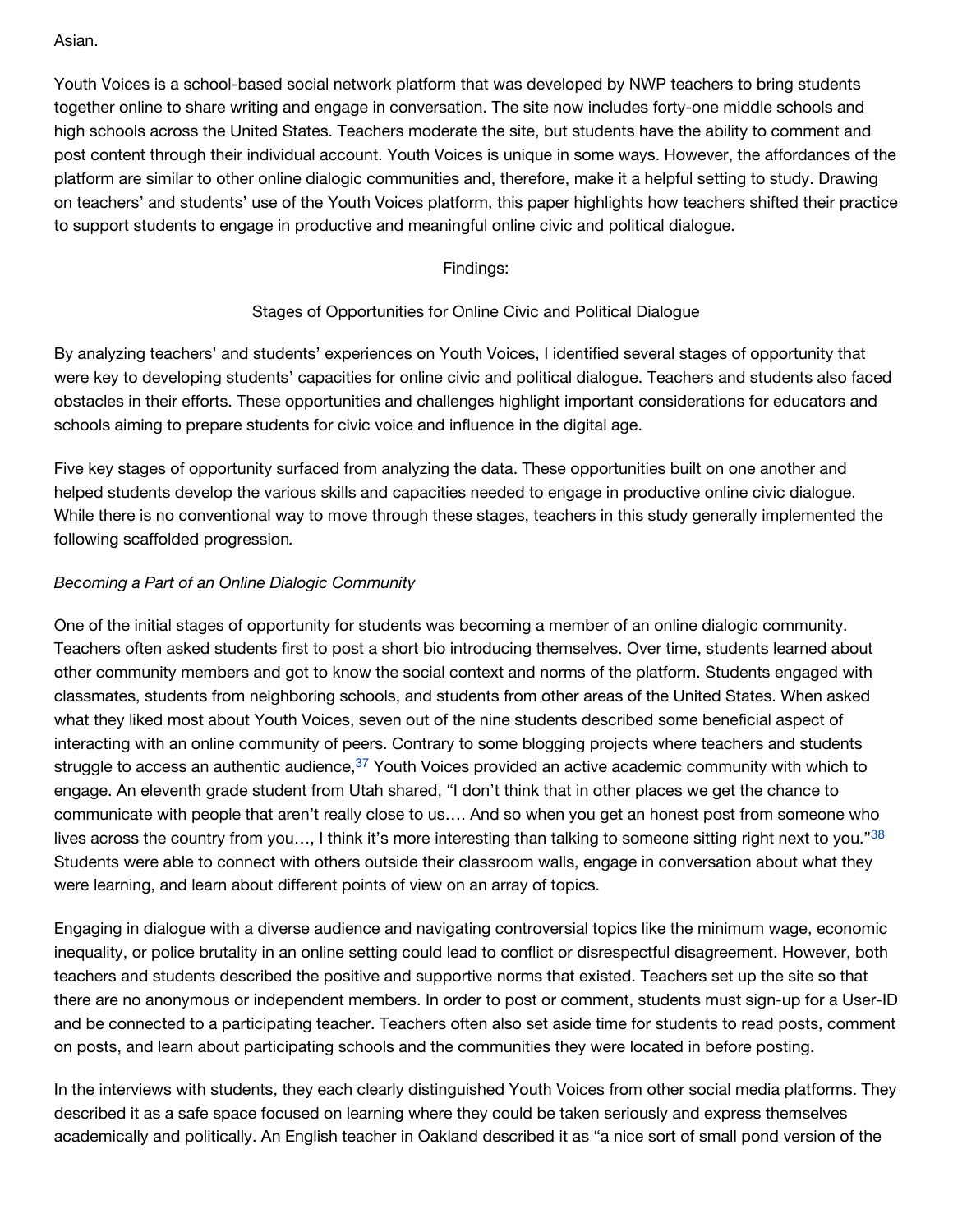Internet, because it really is just other high school students looking at their writing. And, because it's this sort of moderated and smaller format, it's, I think a much more civil place than a lot of the Internet at large…."

#### *Analyzing Discussion of Civic and Political Issues*

Next, students often deepened their sense of the online community by analyzing discussions on the site. Students were often exposed to multiple and diverse perspectives and expanded their understanding of civic and political issues. The opportunity to connect with students who were from different racial or ethnic backgrounds, different religious backgrounds, or had different lived experiences was also very compelling for students. For example, students in a twelfth grade economics class in Oakland posted about economic inequality after interviewing community members who lived on the minimum wage. A student in Utah read these posts and was struck by the wage gap between CEOs and minimum wage workers, which she said isn't often discussed in her school or community. In addition, a student in Oakland shared how important Youth Voices was to her because it has made her rethink her perspective on issues.

The last time I saw a post about … Black Lives Matter, I really loved it, and I really learned a lot of things from the post…. We have talked about police brutality before, but this post was so different because I saw some of the comments that this post got, and some people were like, "Oh, but police are good, and my cousin is a police [officer],"…. And I didn't know that African American people have to go through a lot of things, and they're being really targeted by the police. And I learned that that's really sad. Like you see a person walking. You don't know what's going in their lives, and it brings me to feel connected to their story because sometimes I feel like that's happened to me because I have faced discrimination before when I was a newcomer.

These opportunities to connect with others across difference and discuss pressing and, at times, controversial issues enabled students to learn about an issue from different angles.

Students in Oakland and Utah also used the platform to analyze topics further by conducting field research. Youth Voices served as a diverse audience that students could reach out to and gather primary source material. For example, a student from Oakland circulated an online survey via Youth Voices and Facebook and collected ninetyfive responses. Another student received sixty-four responses on his online survey about bullying from youth in California, Utah, and Vermont. His teacher described how much this built up his confidence because he was able to share his personal experience and data from different regions across the country. By tapping into the online community of Youth Voices, students were able to investigate issues from different viewpoints and gather unique information.

### *Engaging in Productive Online Civic and Political Dialogue*

Engaging in productive online dialogue by commenting on others' posts or responding to comments was another significant opportunity for students that usually occurred after getting to know the platform. Over time, teachers developed and posted conversational guides on Youth Voices that suggested respectful ways to agree, disagree, or generally discuss someone's post while also backing up your opinion with reasons and evidence. However, students were also encouraged to move beyond the structured suggestions and create their own response while keeping the following guidelines in mind:

- 1. Speak directly to the student or teacher whose post you are responding to.
- 2. Quote from the post or describe specific details.
- 3. Relate the work to your own experiences or to another text, image, video, or audio that this one reminds you of.
- 4. Be encouraging and generous with your remarks. End on a positive note.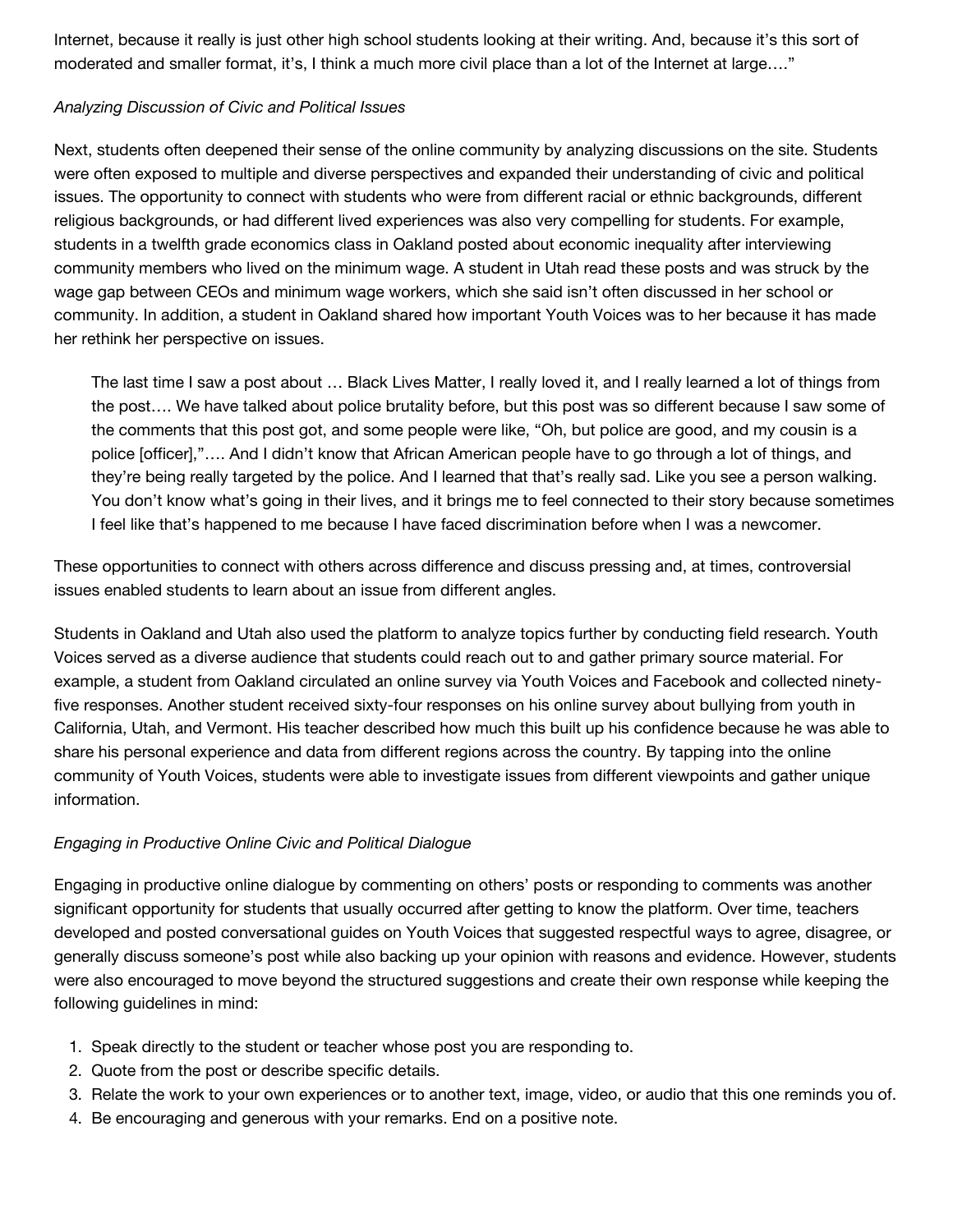Not only did these guidelines support students in learning how to comment, but they also seemed to establish a tone of mutual respect on the site.

During the interview, students were asked to read an actual Youth Voices post about graffiti and a few selected comments, including ones that were disrespectful. Several students were taken aback to read the comments and were surprised that they existed on Youth Voices. I asked students to describe how they would respond in this situation. There were several consistent themes in students' responses:

- Be respectful and polite by introducing yourself, addressing the person by name, and using academic language.
- Acknowledge and respect the person's opinion.
- Explain why you agree or disagree and back up your opinion with evidence.
- Share your own experience.
- Uplift the person by giving suggestions, sharing constructive criticism or constructive questions, helping them improve, and pointing out something you liked.

The conversational strategies that students' described were not unlike the guidelines posted by teachers on the site. When asked what was the most important thing she learned from Youth Voices, one eleventh grade student from Utah said, "I learned how to respectfully comment on other people's posts while disagreeing with them. I thought that was kind of cool—kind of a good thing to learn 'cause you can disagree with someone and bring up your points…without offending them."

## *Going Public with One's Civic and Political Perspectives*

The stages of opportunity described above often led students to gain skills and capacities needed for posting on Youth Voices. Going public, a core digital civic literacy, as outlined by Middaugh and Evans, where students use digital tools and networks to share their perspectives on civic issues,<sup>39</sup> was comfortable and exciting for some students. Whereas, others were nervous to put their opinions forward online. One student said he worried about starting an argument if someone disagreed with him, while another was concerned about how honest to be about her views. Several students talked about how posting motivated them to reflect on their online persona, as well as improve their written communication so their audience would take them seriously. One Oakland teacher said this was why she used Youth Voices. "I really do enjoy seeing them step into a sort of more adult voice in some ways as they try to figure out how to navigate an online presence. And I think it's very different from how they're used to presenting themselves online and that that's super valuable…. They want to be seen as thoughtful and smart individuals."

One common type of post students shared on Youth Voices was a public reflection about their learning. Due to the nature of the platform and blogging as a genre, posting reflections was more fitting than posting a final fiveparagraph essay. Seniors in Oakland and Utah, for example, were able to share what they were learning from their senior research projects, explore what challenges or hurdles they were facing, and how their thinking was evolving. A teacher in Oakland shared what her students got out of posting public reflections.

The idea of using [Youth Voices] to process write for metacognition purposes was actually really valuable. And the kinds of comments they would get back were very encouraging because they're not out there posting, "This is my response to *Native Son* when the author did \_\_\_\_\_." It was more about, "I'm really struggling with trying to figure out how to evaluate my sources. I don't know what to do." And so then the kinds of comments they would get back from respondents was advice, links to resources…. And it was, I felt, a way that students could put themselves out there as a learner that was super authentic.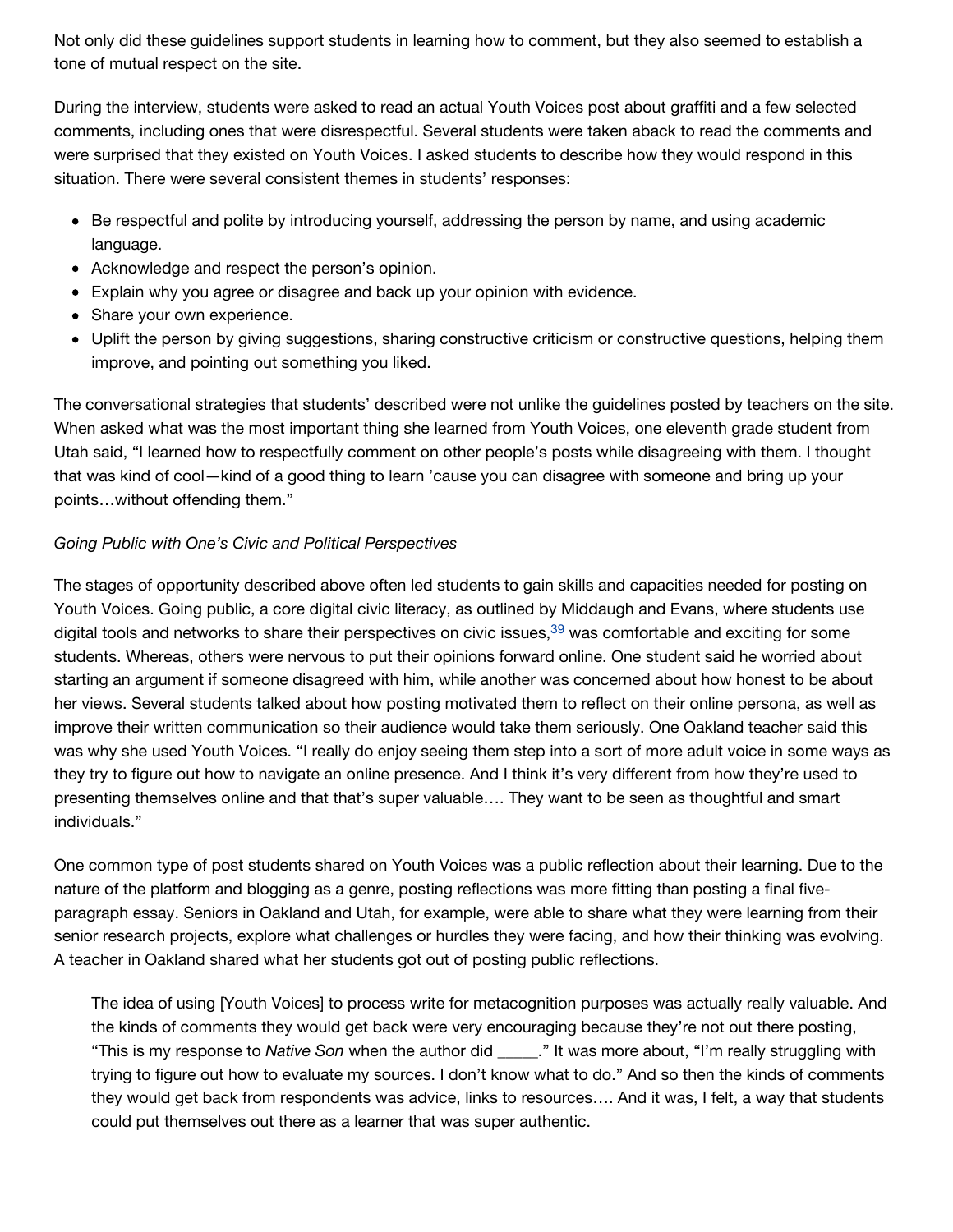Reflection has always been critical for civic identity development and integral to understanding civic issues.<sup>[40](http://www.jodml.org/2016/06/27/educating-youth-for-online-civic-and-political-dialogue-a-conceptual-framework-for-the-digital-age/#footnote-40)</sup> However, digital platforms like Youth Voices have enabled more public and enduring forms of reflection that invite dialogue.

Going public on Youth Voices also included opportunities for students to craft an argument and publicly defend their perspective. This chance to express themselves politically seemed to contribute to students' sense of civic voice. Couldry defined voice as the capacity of people to "give an account of themselves and of their place in the world."<sup>[41](http://www.jodml.org/2016/06/27/educating-youth-for-online-civic-and-political-dialogue-a-conceptual-framework-for-the-digital-age/#footnote-41)</sup> For many youth whose voices, experiences, and perspectives are often neglected in mainstream dialogues, this is significant. I asked each student to tell me about a post they were proud of that focused on an issue they really cared about. Students shared posts that focused on a range of topics from childhood obesity, to black power, to gay rights, to the safety of hockey helmets. One student described a post she wrote about young women being sexually assaulted when crossing the border to the United States:

It was something meaningful to me because I come from a really poor country. I faced a lot of violence, and that's why I escaped my country, not because I just wanted to come to the country because of money, because that's what some people think…. But when you really have something in your heart, like you wanna just tell your story to other people.... I really love telling my story to other people so they can know what is happening in my life, so they can know what struggles I had to go through to get to where I am now…. I feel like nobody talks about my country. Nobody talks about my people…. So I feel like I want people to know what these people are going through.

Students saw the opportunity to post their views on Youth Voices as a way to express their political perspective and raise awareness about a range of topics.

### *Moving from Civic Voice Toward Influence*

The final stage of opportunity that students experienced was moving from voicing their perspectives to working toward influencing change.<sup>42</sup> Some students were able to use their voices to raise awareness about civic and political issues and push for change in a variety of ways using any media necessary.<sup>43</sup> Students used Youth Voices to circulate and draw attention to things like letters to the new superintendent of their school district. Students and teachers also used other social media tools like Twitter and Facebook to further circulate content that was posted on Youth Voices. One Oakland student, for example, developed a Change.org petition compelling the state to provide more academic and mental health counselors for schools in high needs areas. Through her senior research project, she learned that her school had only one academic counselor and no mental health counselors supporting approximately 700 students, 30% of who were suffering from Posttraumatic Stress Disorder. The student wrote a post on Youth Voices mobilizing others to sign the petition and collected 118 signatures in the end. These experiences built bridges from voice to influence enabling students to see how going public with concerns and engaging in online dialogue can raise awareness about an issue.

### Challenges to Consider When Engaging Youth in Online Civic and Political Dialogue

The three challenges that were the most significant in this study highlight the need for supports and resources for this agenda. While the context of these classrooms is unique, the hurdles teachers faced raise important considerations for educators in the digital age.

### *Striving for High-Quality, In-Depth Dialogue*

As highlighted above, teachers and students appreciated the supportive environment of Youth Voices to express themselves politically and engage in dialogue. However, the quality and depth of dialogue was a challenge at times.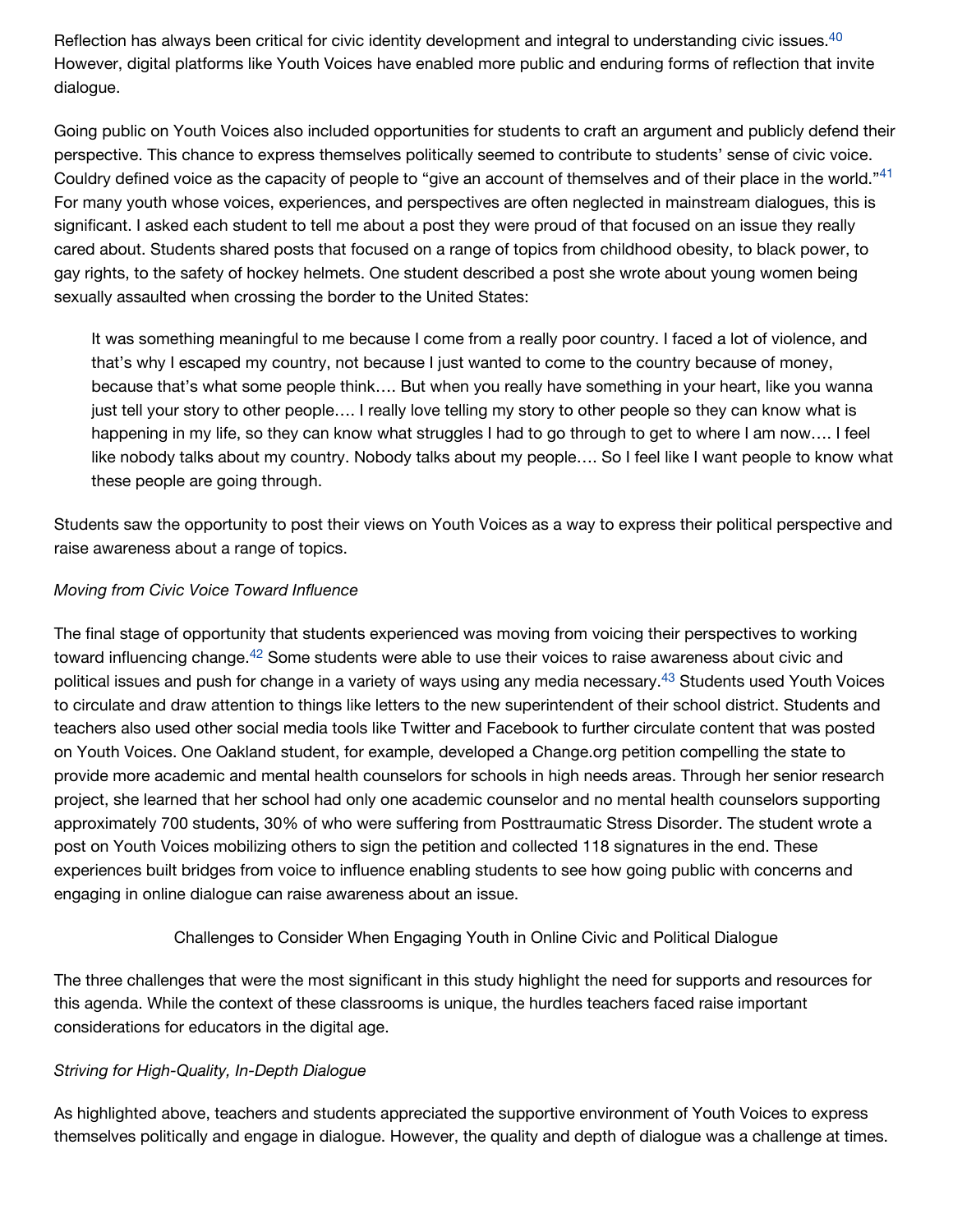In a focus group with Oakland teachers using Youth Voices, one teacher shared: "I'm still trying to get my students to write better comments beyond 'LOL, totally agree.'…. We talked about what we noticed and how people were disagreeing and how they were talking about ideas instead of individuals and stuff like that. But I'm not seeing it transfer into what my students are doing." Later in the year, while I was observing this teacher's tenth grade English class, she asked her students to comment on a post about implicit bias training for police officers. "I don't want you to just comment on the original post, but I want you to read through the comments so you get a full sense of the discussion…. Add to the discussion. Make it a real discussion." In an interview afterwards, the teacher said she did begin to see students comment on each other's comments. Since they were all commenting on the same post, it turned into a more in-depth and authentic conversation. In order to encourage online dialogue to move beyond surface level conversations, teachers will need to model conversational strategies for depth and encourage students to go deeper in their dialogue with others.

#### *Time and Space in the Curriculum*

Teachers had to make complex decisions about how and when to fit online dialogue into their curriculum. Several teachers talked about the challenge of finding enough time to devote to students reading posts, engaging in dialogue, and preparing to go public with their writing. Taking students to a computer lab or getting a laptop cart took a significant amount of time. One teacher in a focus group asked, "My big question [is] how do you make the time in your curriculum? Because my guess is that you have to just sort of re-figure what your curriculum looks like to work around that." Another teacher responded by sharing that publishing became a norm in her class, either on Youth Voices or in a shared Google Drive, but that this took time to develop. Teachers not only need time and space in their curriculum, but they also need professional development and support for prioritizing this agenda.

#### *Access to Technology*

Teachers and students in Oakland raised challenges they faced with technology ranging from spotty Internet access, to limited computer labs or laptop carts, to broken computers. While access was becoming less of an issue, it was still a hurdle that complicated their ability to engage in online dialogue. This issue did not come up in my interviews with the teacher and students in Utah. However, participants from both areas talked about glitches in the platform and limitations of the site, like mobile compatibility. This was due, in large part, to limited capacity of teacher volunteers to swiftly fix problems and inadequate funding for upgrades. If teachers and students are going to engage in thoughtful and meaningful online dialogue, then support and resources for school infrastructure and platform development and maintenance are critical.

#### Discussion and Implications

While democratic dialogue has always been key, new and expanded learning opportunities are needed for youth to successfully navigate civic and political dialogue in the digital age. If these opportunities are not provided, research suggests that youth may either minimize or withdraw their participation from online dialogue because of fears of negativity and conflict[.](http://www.jodml.org/2016/06/27/educating-youth-for-online-civic-and-political-dialogue-a-conceptual-framework-for-the-digital-age/#footnote-44)<sup>44</sup> And, if these opportunities are not provided equitably to all students, then political inequalities will be further replicated on- and offline. Therefore, schools are critical environments to engage youth in online civic and political dialogue because a majority of youth can be reached there and they are often more diverse than other settings in which youth spend time.<sup>[45](http://www.jodml.org/2016/06/27/educating-youth-for-online-civic-and-political-dialogue-a-conceptual-framework-for-the-digital-age/#footnote-45)</sup>

Despite the limited scope of this study, the data revealed a noteworthy conceptual framework for educating youth for civic and political dialogue in the digital age. Teachers in this study facilitated five key stages of opportunity in a scaffolded progression that enabled students to learn different skills and strategies for productive and meaningful online dialogue. While the progression is not prescribed, it is important for educators to consider how they will offer a set of opportunities that support students to be respectful in online communities, thoughtful in their analysis of the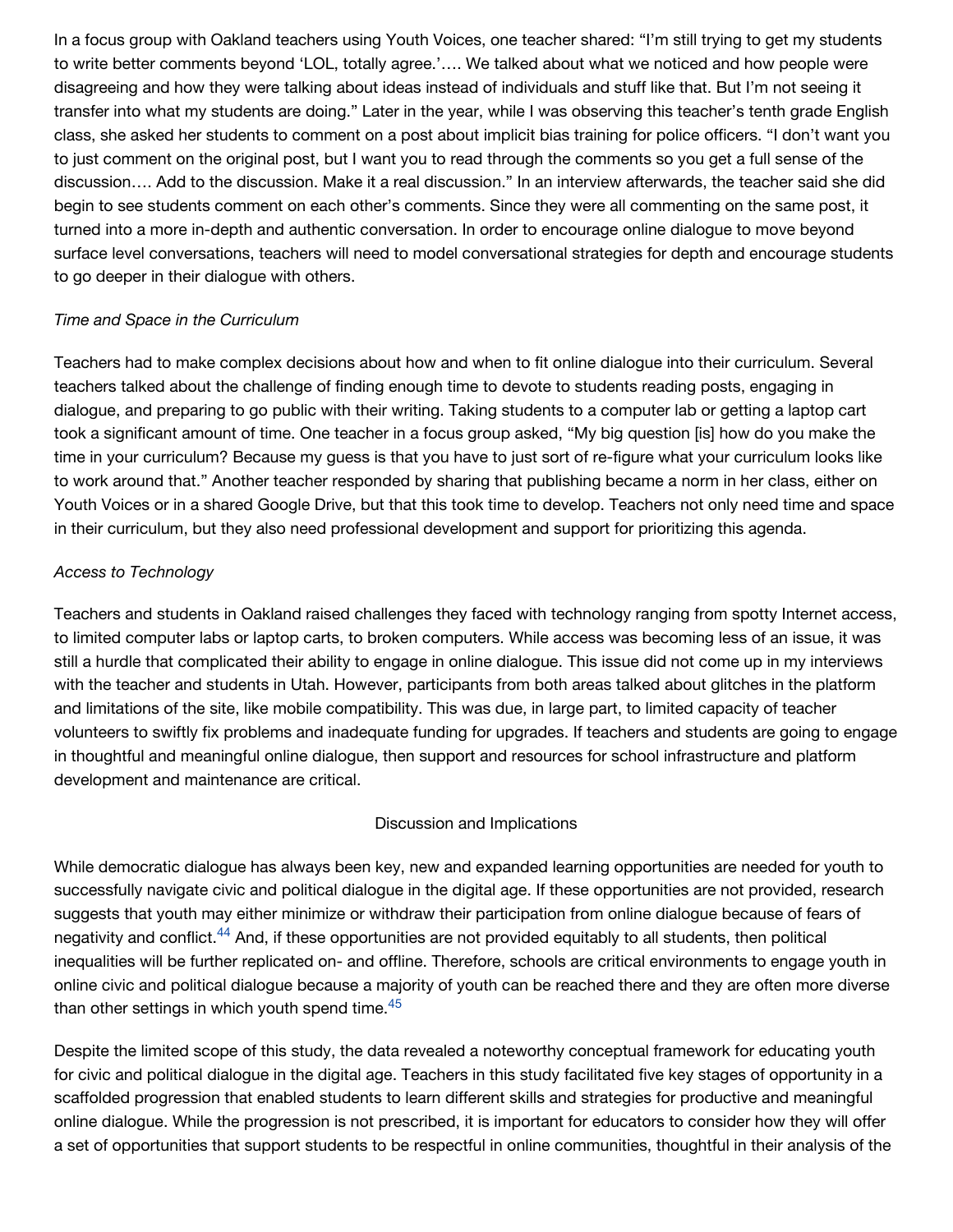online dialogue they view, productive in their comments and responses, compelling in their online posts, and strategic in moving toward change. Each of these experiences builds students' civic voice and builds bridges toward influence.

In addition, teachers in this study faced three critical challenges that complicated their ability to engage students in frequent and high quality online civic dialogue. Teachers were innovative in working around these obstacles despite the shortcomings of their context. However, it is not realistic to expect that all teachers will be able to do so. In order to ensure that all students have equitable opportunities, schools and teachers will need everything from professional development, to curricular resources, to collaboration time with colleagues, to technological supports, to administrative backing for such endeavors.

In addition, supports and resources are needed to develop and maintain high quality participatory platforms that provide online space for teachers and students to engage in dialogue with one another. Even though Youth Voices provided a rich and engaging space, it is largely supported by volunteers and has not had enough funds for needed upgrades in years.

Being a part of an online community like Youth Voices, enabled students in this study to learn about civic and political issues, engage with diverse and multiple perspectives, participate in productive dialogue, go public with their viewpoints, and use their voices to influence change. These valuable experiences provided students with critical skills and strategies to participate in civic and political dialogue paving the way for meaningful and productive participation in the digital age.

### **Bibliography**

Allen, Danielle, and Jennifer S. Light, eds. *From Voice to Influence: Understanding Digital Citizenship in the Digital Age*. Chicago: The University of Chicago Press, 2015.

Couldry, Nick. *Why Voice Matters: Culture and Politics After Neoliberalism*. London: Sage Publications, 2010.

Gibson, Cynthia, and Peter Levine, eds. *The Civic Mission of Schools*. New York: The Carnegie Corporation of New York and the Center for Information and Research on Civic Learning, 2003. [http://civicmission.s3.amazonaws.com/118/f7/1/172/2003\\_Civic\\_Mission\\_of\\_Schools\\_Report.pdf.](http://civicmission.s3.amazonaws.com/118/f7/1/172/2003_Civic_Mission_of_Schools_Report.pdf)

Glaser, Barney, and Anselm Strauss. *The Discovery of Grounded Theory: Strategies for Qualitative Research.* New Brunswick, NJ: Aldine Transaction, 1967.

Gould, Jonathon, ed. *Guardian of Democracy: Civic Mission of Schools*. Philadelphia: The Leonore Annenberg Institute for Civics of the Annenberg Public Policy Center at the University of Pennsylvania, 2011. [http://civicmission.s3.amazonaws.com/118/f0/5/171/1/Guardian-of-Democracy-report.pdf.](http://civicmission.s3.amazonaws.com/118/f0/5/171/1/Guardian-of-Democracy-report.pdf)

Gray, Lucinda, Nina Thomas, Laurie Lewis, and Peter Tice. *Teachers' Use of Educational Technology in U.S. Public Schools: 2009*. Washington, D.C.: National Center for Education Statistics, Institute of Education Sciences, U.S. Department of Education, 2010. [http://nces.ed.gov/pubs2010/2010040.pdf.](http://nces.ed.gov/pubs2010/2010040.pdf)

Gutmann, Amy, and Dennis Thompson. *Democracy and Disagreement*. Cambridge, MA: Belknap Press, 1998.

Habermas, Jurgen. *The Structural Transformation of the Public Sphere: An Inquiry into a Category of Bourgeois Society*. Reprint ed. Cambridge, MA: The MIT Press, 1991.

Hess, Diana E. *Controversy in the Classroom: The Democratic Power of Discussion*. New York: Routledge, 2009.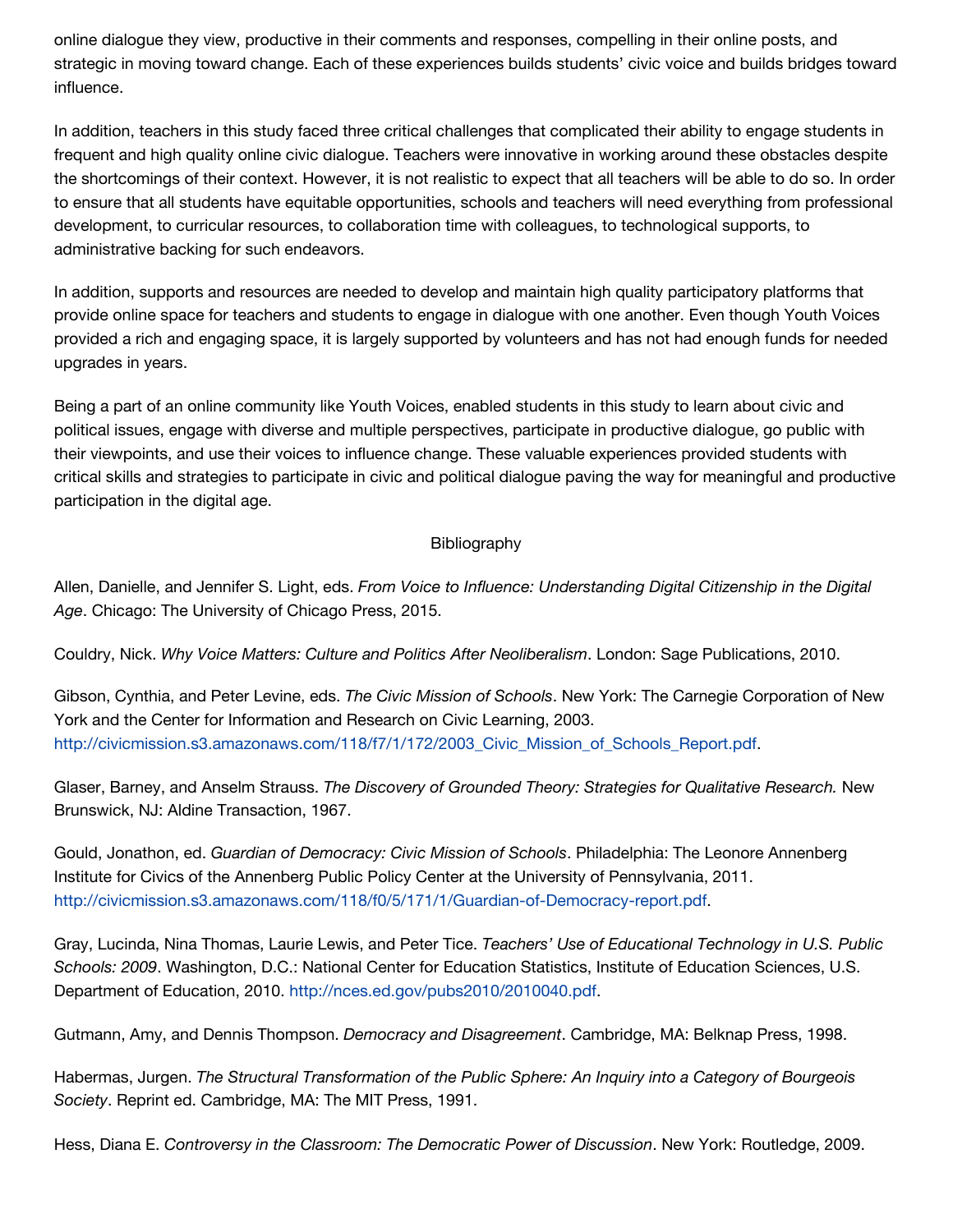Hohlfeld, Tina N., Albert D. Ritzhaupt, Ann E. Barron, and Kate Kemker. "Examining the Digital Divide in K-12 Public Schools: Four-Year Trends for Supporting ICT Literacy in Florida." *Computers & Education* 51, no. 4 (2008): 1648- 1663.

Ito, Mizuko, Kris Gutiérrez, Sonia Livingstone, Bill Penuel, Jean Rhodes, Katie Salen, Juliet Schor, Julian Sefton-Green, and S. Craig Watkins. *Connected Learning: An Agenda for Research and Design*. Irvine, CA: Digital Media [and Learning Research Hub, 2013. http://dmlhub.net/publications/connected-learning-agenda-for-research-and](http://dmlhub.net/publications/connected-learning-agenda-for-research-and-design/)design/.

James, Carrie. "Getting Into the Fray: Civic Youth, Online Dialogue, and Implications for Digital Literacy Education." *Journal of Digital and Media Literacy* 4, no. 1 (2016).

Jenkins, Henry, Sangita Shresthova, Liana Gamber-Thompson, Neta Kligler-Vilenchik, and Arely Zimmerman. *By Any Media Necessary: The New Youth Activism.* New York: New York University Press, 2016.

Kahne, Joseph, and Ellen Middaugh. "Democracy for Some: The Civic Opportunity Gap in High School." CIRCLE Working Paper 59, University of Maryland, School of Public Policy, College Park, MD, February 2008. [http://www.civicyouth.org/PopUps/WorkingPapers/WP59Kahne.pdf.](http://www.civicyouth.org/PopUps/WorkingPapers/WP59Kahne.pdf)

Kahne, Joseph, Erica Hodgin, and Elyse Eidman-Aadahl. "Redesigning Civic Education for the Digital Age: Participatory Politics and the Pursuit of Democratic Engagement." *Theory and Research in Social Education* 44, no. 1 (2016): 1-35.

Kushin, Matthew J., and Kelin Kitchener. "Getting Political on Social Network Sites: Exploring Online Political Discourse on Facebook." *First Monday* 14, no. 11 (2009). [http://firstmonday.org/ojs/index.php/fm/article/view/2645/2350.](http://firstmonday.org/ojs/index.php/fm/article/view/2645/2350)

Lenhart, Amanda, and Mary Madden. *Teen Content Creators and Consumers*. Pew Internet & American Life Project. [Washington, D.C.: Pew Research Center, 2005. http://www.pewinternet.org/2005/11/02/teen-content-creators-and](http://www.pewinternet.org/2005/11/02/teen-content-creators-and-consumers/)consumers/.

Lenhart, Amanda, Mary Madden, Aaron Smith, Kristen Purcell, Kathryn Zickhur, and Lee Rainie. *Teens, Kindness and Cruelty on Social Network Sites: How American Teens Navigate the New World of Digital Citizenship*. Pew Internet & American Life Project. Washington, D.C.: Pew Research Center, 2011. http://www.pewinternet.org/files/old-

[media//Files/Reports/2011/PIP\\_Teens\\_Kindness\\_Cruelty\\_SNS\\_Report\\_Nov\\_2011\\_FINAL\\_110711.pdf](http://www.pewinternet.org/files/old-media//Files/Reports/2011/PIP_Teens_Kindness_Cruelty_SNS_Report_Nov_2011_FINAL_110711.pdf).

Levine, Peter. "A Public Voice for Youth: The Audience Problem in Digital Media and Civic Education." In *Civic Life Online: Learning How Digital Media Can Engage Youth,* edited by W. Lance Bennett, 119-138*.* Cambridge: MIT Press, 2008.

Levy, Brett L., Wayne Journell, Yi He, and Brian Towns. "Students Blogging about Politics: A Study of Students' Political Engagement and a Teacher's Pedagogy During a Semester-Long Political Blog Assignment." *Computers and Education* 88 (2015): 64-71.

Merriam, Sharan. *Qualitative Research: A Guide to Design and Implementation*. 3rd ed. San Francisco: Jossey-Bass, 2009.

Middaugh, Ellen, Benjamin Bowyer, and Joseph Kahne. "U Suk! Norms of Online Political Discourse and the Implications for Youth Civic Development and Engagement." Unpublished manuscript, last modified 2015.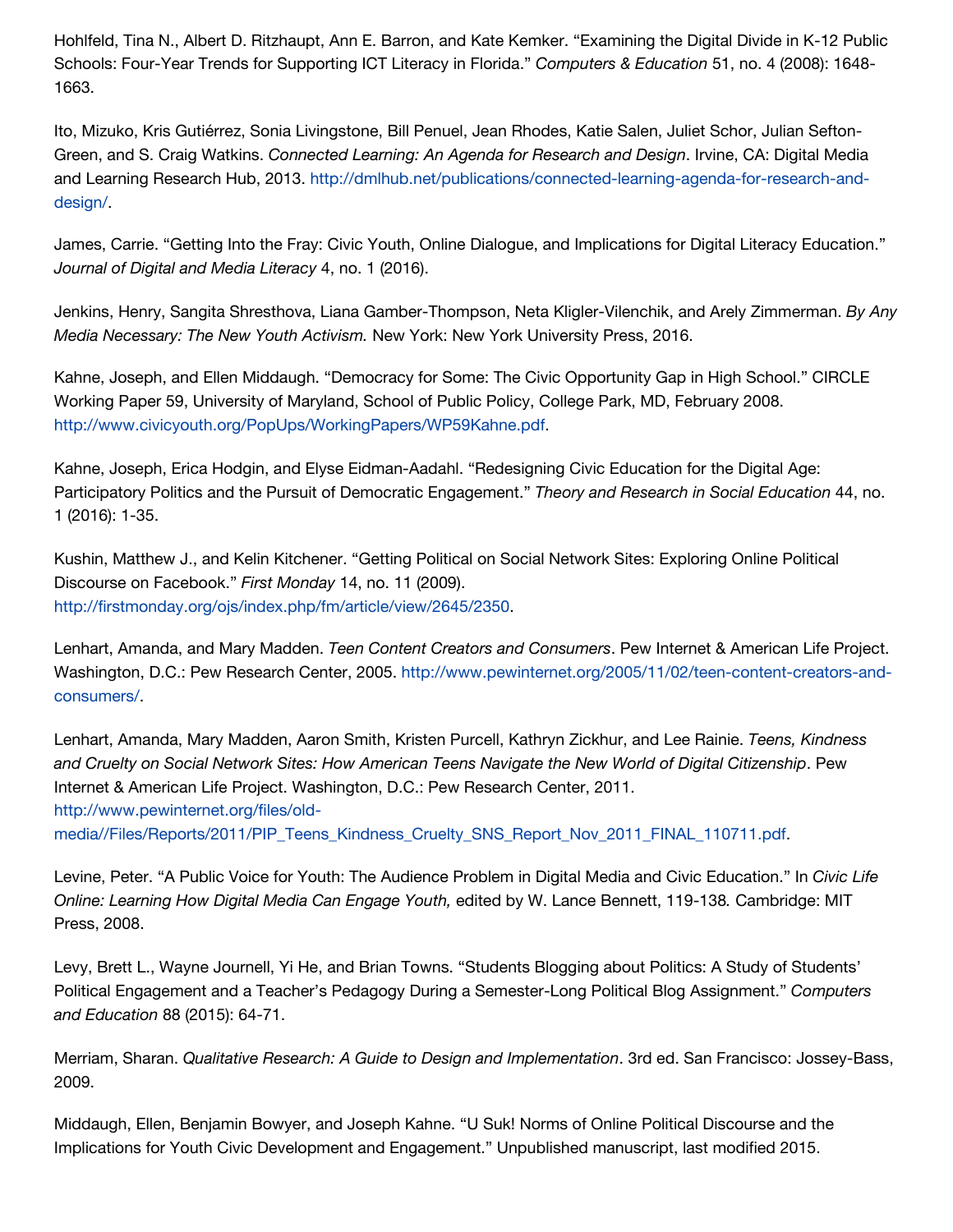Middaugh, Ellen, and Christina Evans. "Knowledge is Power: Information Literacy as a Critical Civic Capacity in the Digital Age." Unpublished manuscript.

Min, Seong-Jae. "Online vs. Face-to-Face Deliberation: Effects on Civic Engagement." *Journal of Computer-Mediated Communication* 12, no. 4 (2007): 1369-1387. doi: 10.1111/j.1083-6101.2007.00377.x.

Nystrand, Martin, Adam Gamoran, and William Carbonaro. "On the Ecology of Classroom Instruction: The Case of Writing in High School English and Social Studies." In *Writing as a Learning Tool,* edited by Paivi Tynjala, Lucia Mason, and Kristi Lonka, 57–81. Norwell, MA: Kluwer Academic Publishers, 2001.

Pariser, Eli. *The Filter Bubble: How the New Personalized Web Is Changing What We Read and How We Think*. Reprint ed. New York: Penguin Books, 2012.

Saldana, Johnny. *The Coding Manual for Qualitative Researchers*. 2nd ed. Los Angeles: Sage Publications, 2012.

Schradie, Jen. "The Digital Production Gap: The Digital Divide and Web 2.0 Collide." *Poetics* 39, no. 2 (2011): 145– 68.

Schultz, Kathy, Erica Hodgin, and Johanna Paraiso. "Blogging as Civic Engagement: Developing a Sense of Authority and Audience in an Urban Public School Classroom." In *#youthaction: Becoming Political in the Digital Age,* edited by Ellen Middaugh and Ben Kirshner, 147-168. Charlotte, NC: Information Age Publishing, 2015.

Smith, Aaron. *Civic Engagement in the Digital Age*. Pew Internet & American Life Project. Washington, D.C.: Pew Research Center, 2013. [http://pewinternet.org/Reports/2013/Civic-Engagement.aspx.](http://pewinternet.org/Reports/2013/Civic-Engagement.aspx)

Smith, Aaron, Kay Lehman Schlozman, Sidney Verba, and Henry Brady. *The Internet and Civic Engagement*. Pew Internet & American Life Project. Washington, D.C.: Pew Research Center, 2009. [http://www.pewinternet.org/2009/09/01/the-internet-and-civic-engagement/.](http://www.pewinternet.org/2009/09/01/the-internet-and-civic-engagement/)

*The Star Online*. "Nastiness Threatens Online Reader Comments." November 11, 2015. [http://www.thestar.com.my/tech/tech-news/2015/11/11/nastiness-threatens-online-reader-comments/.](http://www.thestar.com.my/tech/tech-news/2015/11/11/nastiness-threatens-online-reader-comments/)

Sunstein, Cass R. *Republic.com 2.0*. Princeton, NJ: Princeton University Press, 2007.

Warschauer, Mark, and Tina Matuchniak. "New Technology and Digital Worlds: Analyzing Evidence of Equity in Access, Use, and Outcomes." *Review of Research in Education* 34, no. 1 (2010): 179-225.

Warschauer, Mark. "Invited Commentary: New Tools for Teaching Writing." *Language, Learning and Technology* 14, no. 1 (2010): 3-8.

Weinstein, Emily, Margaret Rundle, and Carrie James. "A Hush Falls Over the Crowd?: Diminished Online Civic Expression Among Young Civic Actors." *International Journal of Communication* 9 (2015): 84-105. [http://ypp.dmlcentral.net/sites/default/files/publications/2901-13960-1-PB.pdf.](http://ypp.dmlcentral.net/sites/default/files/publications/2901-13960-1-PB.pdf)

Yin, Robert K. *Case Study Research: Design and Methods*. 5th ed. Los Angeles: Sage Publications, 2013.

Youniss, James, and Miranda Yates. *Community Service and Social Responsibility in Youth.* Chicago: The University of Chicago Press, 1997.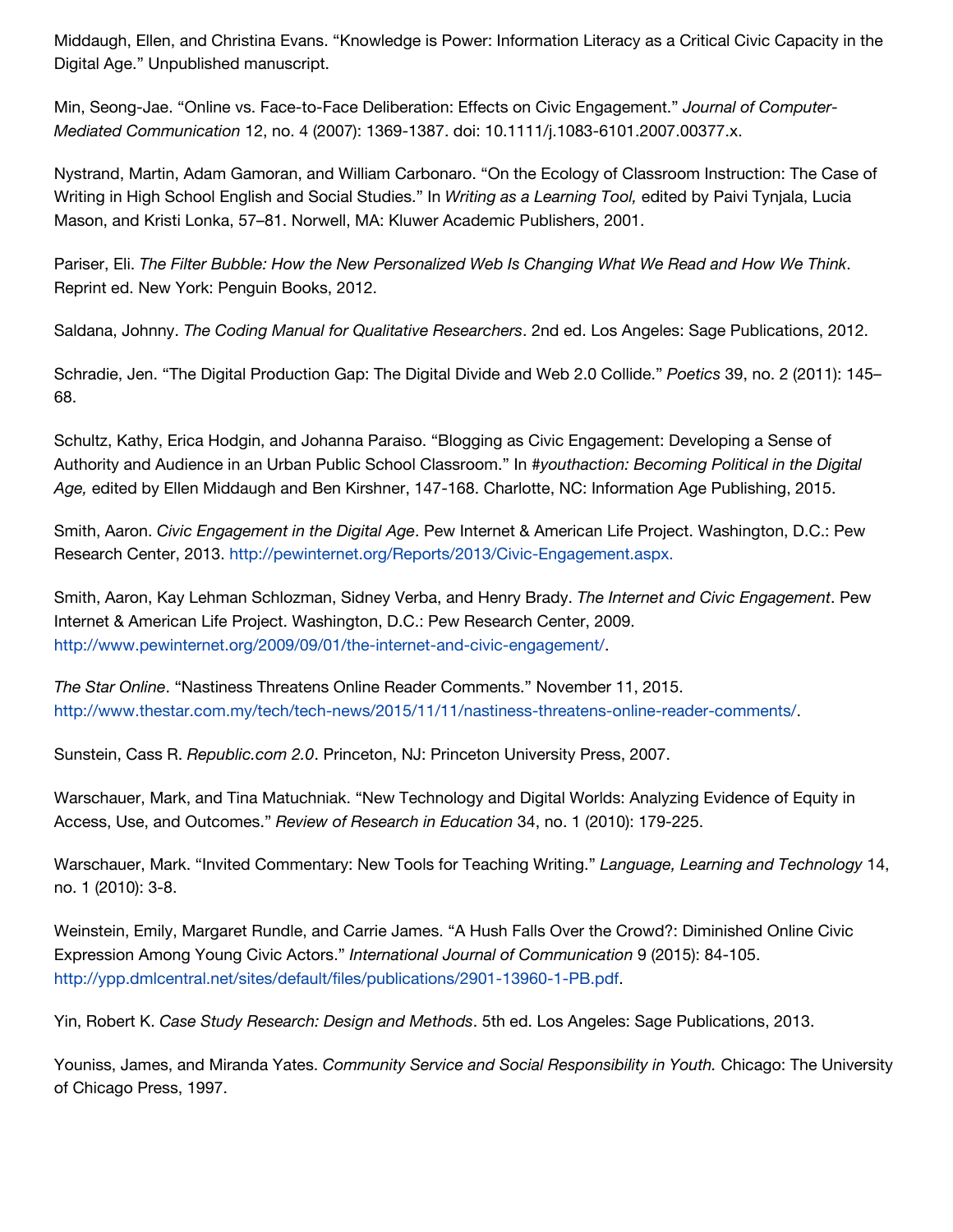#### **Notes**  $($  <math>\leftarrow</math> returns to text)

- 1. Amy Gutmann and Dennis Thompson, *Democracy and Disagreement* (Cambridge, MA: Belknap Press, 1998); Jurgen Habermas, *The Structural Transformation of the Public Sphere: An Inquiry into a Category of Bourgeois Society*, reprint ed. (Cambridge, MA: The MIT Press, 1991). ←
- 2. Joseph Kahne, Erica Hodgin, and Elyse Eidman-Aadahl, "Redesigning Civic Education for the Digital Age: Participatory Politics and the Pursuit of Democratic Engagement," *Theory and Research in Social Education* 44, no. 1 (2016): 1-35.[↵](http://www.jodml.org/2016/06/27/educating-youth-for-online-civic-and-political-dialogue-a-conceptual-framework-for-the-digital-age/#refmark-2)
- 3. Mizuko Ito et al., *Connected Learning: An Agenda for Research and Design* (Irvine, CA: Digital Media and [Learning Research Hub, 2013\), http://dmlhub.net/publications/connected-learning-agenda-for-research-and](http://dmlhub.net/publications/connected-learning-agenda-for-research-and-design/)design/ ←
- 4. Matthew J. Kushin and Kelin Kitchener, "Getting Political on Social Network Sites: Exploring Online Political Discourse on Facebook," *First Monday* 14, no. 11 (October 18, 2009), [http://firstmonday.org/ojs/index.php/fm/article/view/2645.](http://firstmonday.org/ojs/index.php/fm/article/view/2645)[↵](http://www.jodml.org/2016/06/27/educating-youth-for-online-civic-and-political-dialogue-a-conceptual-framework-for-the-digital-age/#refmark-4)
- 5. "Nastiness Threatens Online Reader Comments", *The Star Online*, November 11, 2015, [http://www.thestar.com.my/tech/tech-news/2015/11/11/nastiness-threatens-online-reader-comments/.](http://www.thestar.com.my/tech/tech-news/2015/11/11/nastiness-threatens-online-reader-comments/)[↵](http://www.jodml.org/2016/06/27/educating-youth-for-online-civic-and-political-dialogue-a-conceptual-framework-for-the-digital-age/#refmark-5)
- 6. Emily Weinstein, Margaret Rundle, and Carrie James, "A Hush Falls Over the Crowd?: Diminished Online Civic Expression Among Young Civic Actors," *International Journal of Communication* 9 (2015): 84-105, [http://ypp.dmlcentral.net/sites/default/files/publications/2901-13960-1-PB.pdf.](http://ypp.dmlcentral.net/sites/default/files/publications/2901-13960-1-PB.pdf)[↵](http://www.jodml.org/2016/06/27/educating-youth-for-online-civic-and-political-dialogue-a-conceptual-framework-for-the-digital-age/#refmark-6)
- 7. Amanda Lenhart et al., *Teens, Kindness and Cruelty on Social Network Sites: How American Teens Navigate the New World of Digital Citizenship*, Pew Internet & American Life Project (Washington, D.C.: Pew Research Center, 2011), http://www.pewinternet.org/files/old-
- [media//Files/Reports/2011/PIP\\_Teens\\_Kindness\\_Cruelty\\_SNS\\_Report\\_Nov\\_2011\\_FINAL\\_110711.pdf](http://www.pewinternet.org/files/old-media//Files/Reports/2011/PIP_Teens_Kindness_Cruelty_SNS_Report_Nov_2011_FINAL_110711.pdf).←
- 8. Aaron Smith, *Civic Engagement in the Digital Age*, Pew Internet & American Life Project (Washington, D.C.: Pew Research Center, 2013), [http://pewinternet.org/Reports/2013/Civic-Engagement.aspx.](http://pewinternet.org/Reports/2013/Civic-Engagement.aspx)←
- 9. Aaron Smith et al., *The Internet and Civic Engagement*, Pew Internet & American Life Project (Washington, D.C.: Pew Research Center, 2009), [http://www.pewinternet.org/2009/09/01/the-internet-and-civic-engagement/.](http://www.pewinternet.org/2009/09/01/the-internet-and-civic-engagement/) ←
- 10. Eli Pariser, *The Filter Bubble: How the New Personalized Web Is Changing What We Read and How We Think*, reprint ed. (New York: Penguin Books, 2012). ←
- 11. Cass R. Sunstein, *Republic.com 2.0* (Princeton, NJ: Princeton University Press, 2007). ←
- 12. Seong-Jae Min, "Online vs. Face-to-Face Deliberation: Effects on Civic Engagement," *Journal of Computer-Mediated Communication* 12, no. 4 (2007): 1369-1387. ←
- 13. Ellen Middaugh, Benjamin Bowyer, and Joseph Kahne, "U Suk! Norms of Online Political Discourse and the Implications for Youth Civic Development and Engagement" (unpublished manuscript, last modified 2015). ←
- 14. Cynthia Gibson and Peter Levine, *The Civic Mission of Schools* (New York: The Carnegie Corporation of New York and the Center for Information and Research on Civic Learning, 2003), http://civicmission.s3.amazonaws.com/118/f7/1/172/2003 Civic\_Mission\_of\_Schools\_Report.pdf.←
- 15. Jonathon Gould, ed. *Guardian of Democracy: Civic Mission of Schools* (Philadelphia: The Leonore Annenberg Institute for Civics of the Annenberg Public Policy Center at the University of Pennsylvania, 2011), [http://civicmission.s3.amazonaws.com/118/f0/5/171/1/Guardian-of-Democracy-report.pdf.](http://civicmission.s3.amazonaws.com/118/f0/5/171/1/Guardian-of-Democracy-report.pdf) ←
- 16. Diana E. Hess, *Controversy in the Classroom: The Democratic Power of Discussion* (New York: Routledge,  $2009$ ). ←
- 17. Hess, *Controversy in the Classroom.* ←
- 18. Martin Nystrand, Adam Gamoran, and William Carbonaro, "On the Ecology of Classroom Instruction: The Case of Writing in High School English and Social Studies," in *Writing as a Learning Tool,* ed. Paivi Tynjala, Lucia Mason, and Kristi Lonka (Norwell: Kluwer Academic Publishers, 2001), 57–81. ←
- 19. Joseph Kahne and Ellen Middaugh, "Democracy for Some: The Civic Opportunity Gap in High School," (CIRCLE Working Paper 59, University of Maryland, School of Public Policy, College Park, MD, February 2008), http://www.civicyouth.org/PopUps/WorkingPapers/WP59Kahne.pdf<sup>.←</sup>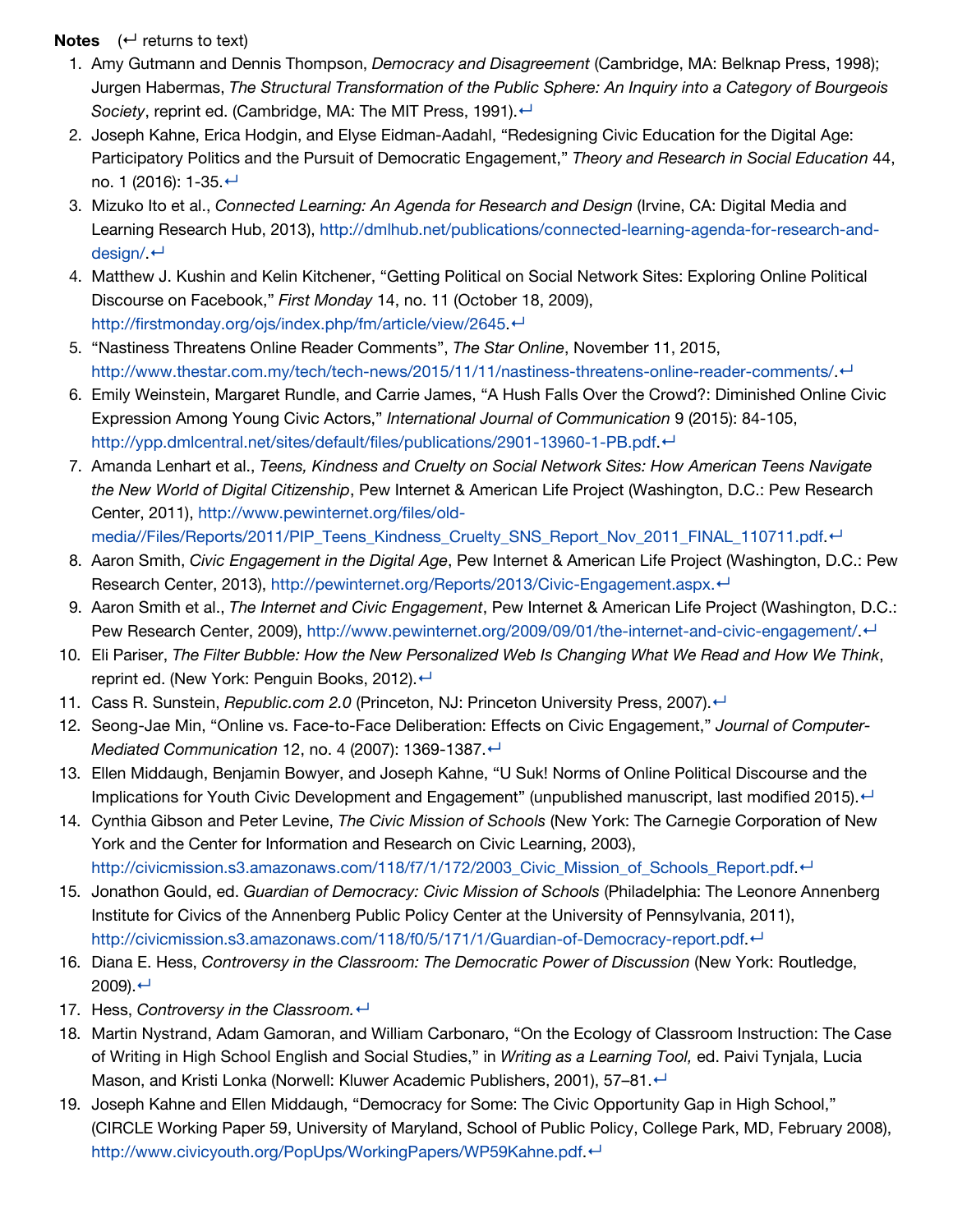- 20. Kathy Schultz, Erica Hodgin, and Johanna Paraiso, "Blogging as Civic Engagement: Developing a Sense of Authority and Audience in an Urban Public School Classroom," in *#youthaction: Becoming Political in the Digital Age,* ed. Ellen Middaugh and Ben Kirshner (Charlotte: Information Age Publishing, 2015), 147-168.[↵](http://www.jodml.org/2016/06/27/educating-youth-for-online-civic-and-political-dialogue-a-conceptual-framework-for-the-digital-age/#refmark-20)
- 21. Mark Warschauer, "Invited Commentary: New Tools for Teaching Writing," *Language, Learning and Technology* 14, no. 1 (2010): 3-8. ←
- 22. Amanda Lenhart and Mary Madden, *Teen Content Creators and Consumers*, Pew Internet & American Life [Project \(Washington, D.C.: Pew Research Center, 2005\), http://www.pewinternet.org/2005/11/02/teen-content](http://www.pewinternet.org/2005/11/02/teen-content-creators-and-consumers/)creators-and-consumers/<sup>↓</sup>
- 23. Schultz, Hodgin, and Paraiso, "Blogging as Civic Engagement."←
- 24. Peter Levine, "A Public Voice for Youth: The Audience Problem in Digital Media and Civic Education," in *Civic Life Online: Learning How Digital Media Can Engage Youth,* ed. W. Lance Bennett (Cambridge: MIT Press, 2008), 129.[↵](http://www.jodml.org/2016/06/27/educating-youth-for-online-civic-and-political-dialogue-a-conceptual-framework-for-the-digital-age/#refmark-24)
- 25. Kahne, Hodgin, and Eidman-Aadahl, "Redesigning Civic Education;" Levine, "A Public Voice for Youth."←
- 26. Brett L. Levy et al., "Students Blogging about Politics: A Study of Students' Political Engagement and a Teacher's Pedagogy During a Semester-Long Political Blog Assignment," *Computers and Education* 88 (2015):  $64 - 71.$  ←
- 27. Carrie James, "Getting Into the Fray: Civic Youth, Online Dialogue, and Implications for Digital Literacy Education," *Journal of Digital and Media Literacy* 4, no. 1 (2016). ←
- 28. Kahne, Hodgin, and Eidman-Aadahl, "Redesigning Civic Education."←
- 29. Tina N. Hohlfeld et al., "Examining the Digital Divide in K-12 Public Schools: Four-Year Trends for Supporting ICT Literacy in Florida," *Computers & Education* 51, no. 4 (2008): 1648-1663.[↵](http://www.jodml.org/2016/06/27/educating-youth-for-online-civic-and-political-dialogue-a-conceptual-framework-for-the-digital-age/#refmark-29)
- 30. Mark Warschauer and Tina Matuchniak, "New Technology and Digital Worlds: Analyzing Evidence of Equity in Access, Use, and Outcomes," *Review of Research in Education* 34, no. 1 (2010): 197-98.[↵](http://www.jodml.org/2016/06/27/educating-youth-for-online-civic-and-political-dialogue-a-conceptual-framework-for-the-digital-age/#refmark-30)
- 31. Lucinda Gray et al., *Teachers' Use of Educational Technology in U.S. Public Schools: 2009*, (Washington, D.C.: National Center for Education Statistics, Institute of Education Sciences, U.S. Department of Education, 2010), <http://nces.ed.gov/pubs2010/2010040.pdf>.[↵](http://www.jodml.org/2016/06/27/educating-youth-for-online-civic-and-political-dialogue-a-conceptual-framework-for-the-digital-age/#refmark-31)
- 32. Jen Schradie, "The Digital Production Gap: The Digital Divide and Web 2.0 Collide," *Poetics* 39, no. 2 (2011): 145–68.[↵](http://www.jodml.org/2016/06/27/educating-youth-for-online-civic-and-political-dialogue-a-conceptual-framework-for-the-digital-age/#refmark-32)
- 33. Sharan Merriam, *Qualitative Research: A Guide to Design and Implementation*, 3rd ed. (San Francisco: Jossey-Bass, 2009); Johnny Saldana, *The Coding Manual for Qualitative Researchers*, 2nd ed. (Los Angeles: Sage Publications, 2012). ←
- 34. Robert K. Yin, *Case Study Research: Design and Methods*, 5th ed. (Los Angeles: Sage Publications, 2013). ←
- 35. Barney Glaser and Anselm Strauss, *The Discovery of Grounded Theory: Strategies for Qualitative Research (New Brunswick, NJ: Aldine Transaction, 1967).* ←
- 36. Merriam, *Qualitative Research*, 200.[↵](http://www.jodml.org/2016/06/27/educating-youth-for-online-civic-and-political-dialogue-a-conceptual-framework-for-the-digital-age/#refmark-36)
- 37. Levine, "A Public Voice for Youth;" Levy et al., "Students Blogging about Politics."←
- 38. All quotations not otherwise cited come from this research. $\leftarrow$
- 39. Ellen Middaugh and Christina Evans, "Knowledge is Power: Information Literacy as a Critical Civic Capacity in the Digital Age" (unpublished manuscript). $\leftarrow$
- 40. James Youniss and Miranda Yates, *Community Service and Social Responsibility in Youth* (Chicago: The University of Chicago Press, 1997). $\leftarrow$
- 41. Nick Couldry, *Why Voice Matters: Culture and Politics After Neoliberalism* (London: Sage Publications, 2010), 1.[↵](http://www.jodml.org/2016/06/27/educating-youth-for-online-civic-and-political-dialogue-a-conceptual-framework-for-the-digital-age/#refmark-41)
- 42. Danielle Allen and Jennifer S. Light, eds., *From Voice to Influence: Understanding Digital Citizenship in the Digital Age* (Chicago: The University of Chicago Press, 2015). ←
- 43. Henry Jenkins et al., *By Any Media Necessary: The New Youth Activism* (New York: New York University Press, 2016). $\leftarrow$
- 44. Middaugh, Bowyer, and Kahne, "U Suk!;" Weinstein, Rundle, and James, "A Hush Falls Over the Crowd?"←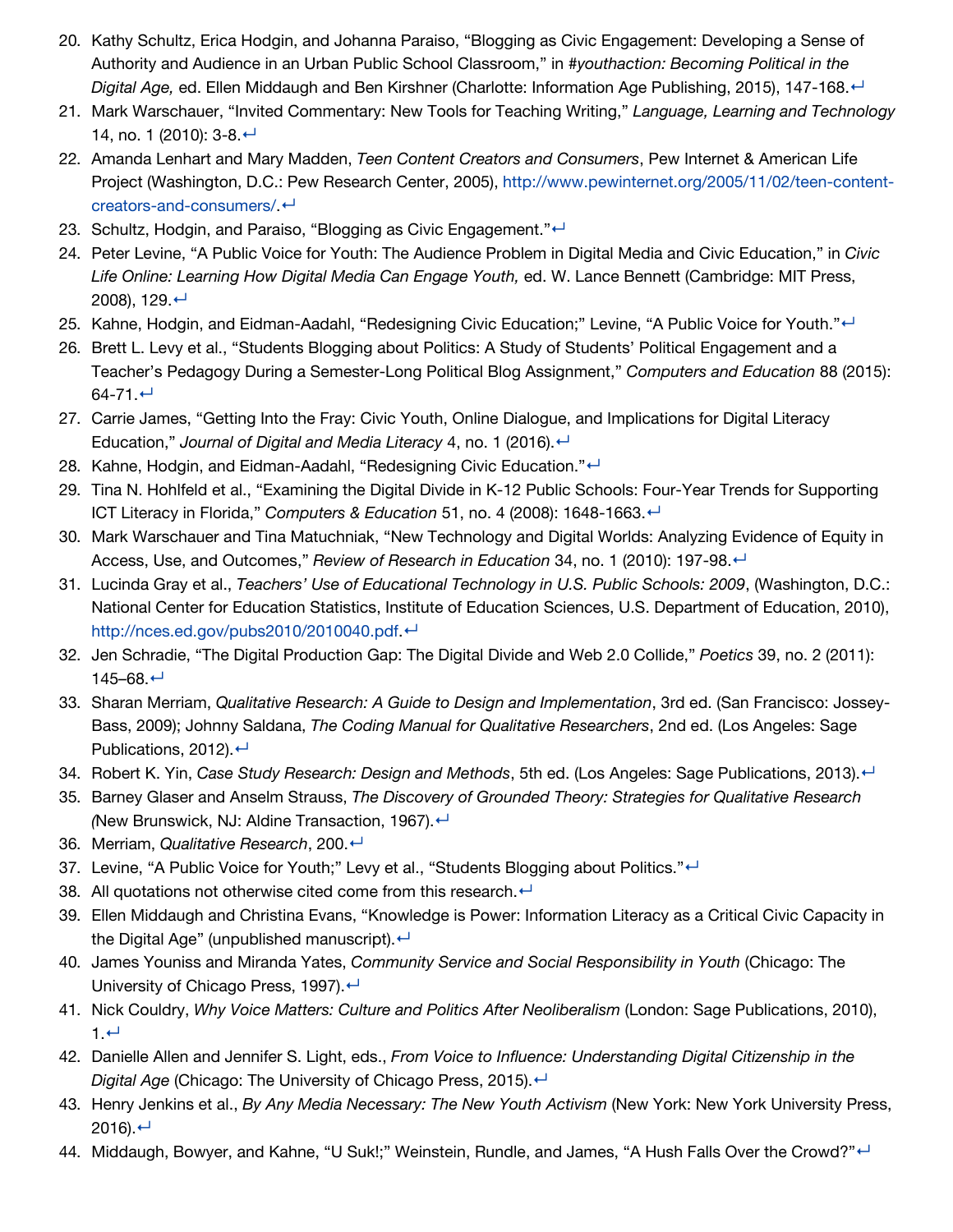- [Print with PrintFriendly](http://www.shareaholic.com/api/share/?title=Educating+Youth+for+Online+Civic+and+Political+Dialogue%3A++A+Conceptual+Framework+for+the+Digital+Age&link=http%3A%2F%2Fwww.jodml.org%2F2016%2F06%2F27%2Feducating-youth-for-online-civic-and-political-dialogue-a-conceptual-framework-for-the-digital-age%2F¬es=&short_link=&shortener=bitly&shortener_key=theknightschool%2525257CR_b9453fe45477867e33803283e9a9afff&v=1&apitype=1&apikey=8afa39428933be41f8afdb8ea21a495c&source=Shareaholic-Publishers&template=&service=236&ctype=)
- [Send via E-mail program](http://www.shareaholic.com/api/share/?title=Educating+Youth+for+Online+Civic+and+Political+Dialogue%3A++A+Conceptual+Framework+for+the+Digital+Age&link=http%3A%2F%2Fwww.jodml.org%2F2016%2F06%2F27%2Feducating-youth-for-online-civic-and-political-dialogue-a-conceptual-framework-for-the-digital-age%2F¬es=&short_link=&shortener=bitly&shortener_key=theknightschool%2525257CR_b9453fe45477867e33803283e9a9afff&v=1&apitype=1&apikey=8afa39428933be41f8afdb8ea21a495c&source=Shareaholic-Publishers&template=&service=201&ctype=)
- [Post to Twitter](http://www.shareaholic.com/api/share/?title=Educating+Youth+for+Online+Civic+and+Political+Dialogue%3A++A+Conceptual+Framework+for+the+Digital+Age&link=http%3A%2F%2Fwww.jodml.org%2F2016%2F06%2F27%2Feducating-youth-for-online-civic-and-political-dialogue-a-conceptual-framework-for-the-digital-age%2F¬es=&short_link=&shortener=bitly&shortener_key=theknightschool%2525257CR_b9453fe45477867e33803283e9a9afff&v=1&apitype=1&apikey=8afa39428933be41f8afdb8ea21a495c&source=Shareaholic-Publishers&template=%2524%257Btitle%257D%2B-%2B%2524%257Bshort_link%257D%2Bvia%2B%2540jodml&service=7&ctype=)



## **About Erica Hodgin**

Erica Hodgin is the Associate Director of the [Civic Engagement Research Group](http://www.civicsurvey.org/) (CERG) at Mills College and the Research Director of the Educating for Participatory Politics project -- an action group of the MacArthur Foundation Research Network on Youth and

[Participatory Politics \(YPP\). She is also Co-Principal Investigator with Joe Kahne of Educating for Democracy in](http://eddaoakland.org/) the Digital Age – a district-wide civic education effort in partnership with Oakland Unified School District and the National Writing Project. Her current research focuses on the the educational implications of youth civic and political engagement in the digital age. She has authored articles in *Theory and Research in Social Education* and the *Journal of Digital and Media Literacy*, as well as book chapters in *Digital Equity and Educational Opportunity* and *#youthaction: Becoming Political in the Digital Age*.

Erica received her Ed.D. in Educational Leadership from Mills College and completed her dissertation on the ways cultural humility can enable teachers to build effective relationships with students across racial and cultural differences. Before joining CERG, Erica taught English and Social Studies and served as an instructional coach at the middle school and high school level. She also coordinated educational programs in several non-profit organizations in California and Maharastra, India.

### [View all posts by Erica Hodgin](http://www.jodml.org/author/ericahodgin/) →

[Promises and Challenges of After-school Programs in the Digital Age: The Case of the Cinematic Arts Project and](http://www.jodml.org/2016/06/27/promises-and-challenges-of-after-school-programs-in-the-digital-age-the-case-of-the-cinematic-arts-project-and-latinohispanic-youth-in-austin-texas/) < Latino/Hispanic Youth in Austin, Texas

[How Is That Useful Exactly? Civic Media and the Usability of Knowledge in Liberal Arts Education](http://www.jodml.org/2016/06/27/how-is-that-useful-exactly-civic-media-and-the-usability-of-knowledge-in-liberal-arts-education/) >

**No comments yet.**

Leave a Reply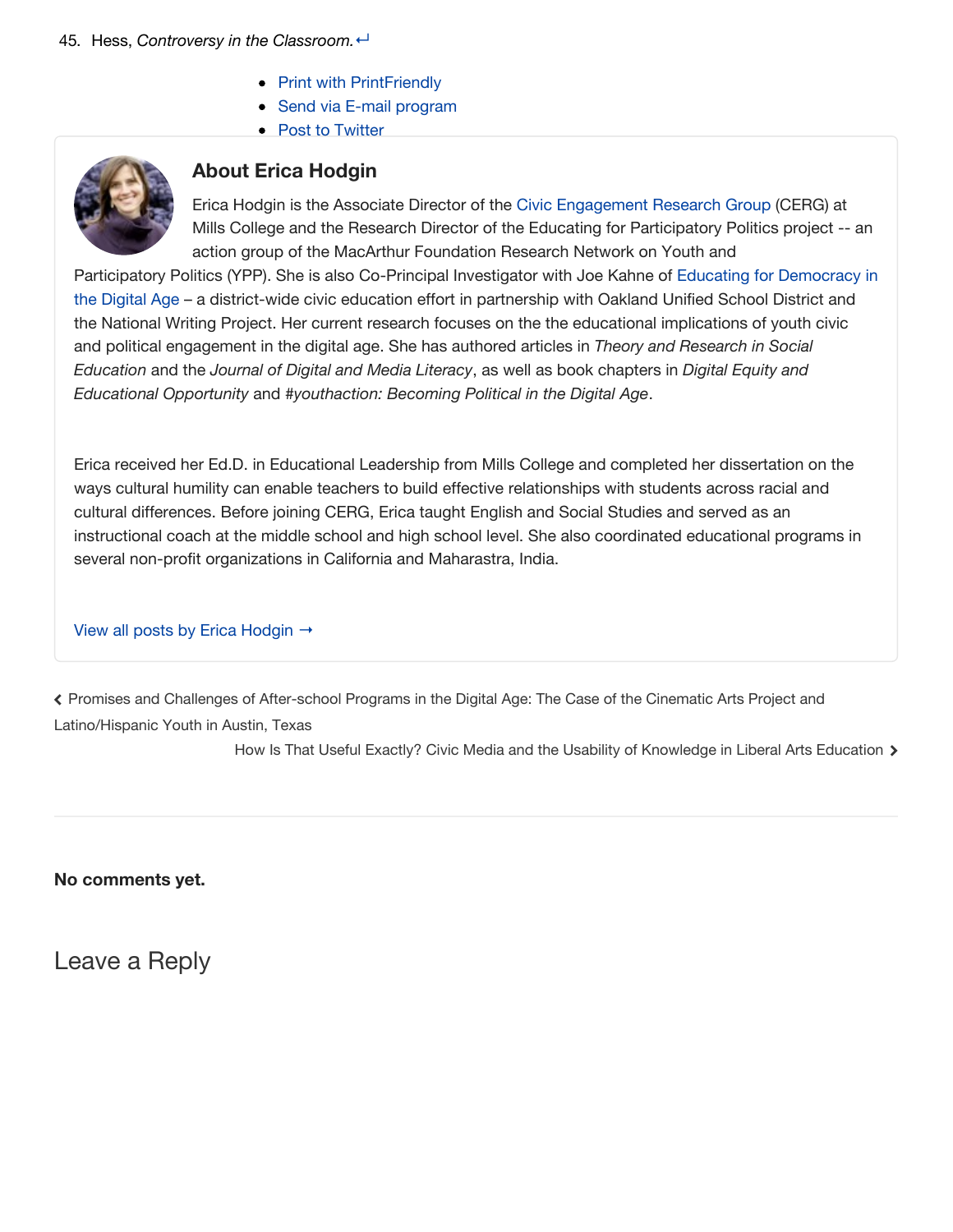|                       | Name (required)                          |  |
|-----------------------|------------------------------------------|--|
|                       | Email (will not be published) (required) |  |
|                       | Website                                  |  |
| <b>Submit Comment</b> |                                          |  |

#### **IMPORTANT**

To proceed with your comment, please solve the following simple math problem. This will show that you are human and not a robotic spam generator.

What is  $13 + 4$ ?

### **WATCH A VIDEO DISCUSSION WITH THE AUTHORS OF VOLUME 4, ISSUE 1-2**



In recent years, a wave of new research focused upo

A video discussion on 'From Voice to Influence: Media, Learning, and Participatory Politics,' hosted on *Education Innovator.*

#### **Editor's Choice Links**

[Interview: Henry Jenkins](http://dmlcentral.net/henry-jenkins-on-participatory-media-in-a-networked-era-part-1/)

[Public Voice & Civic Engagement](http://wiki.dbast.com/images/4/4b/Using_Participatory_Media_and_Public_Voice_to_Encourage.pdf)

[Strategic Approaches to Participatory Politics](http://ypp.dmlcentral.net/sites/default/files/publications/YPP_WorkinPaper_02.pdf)